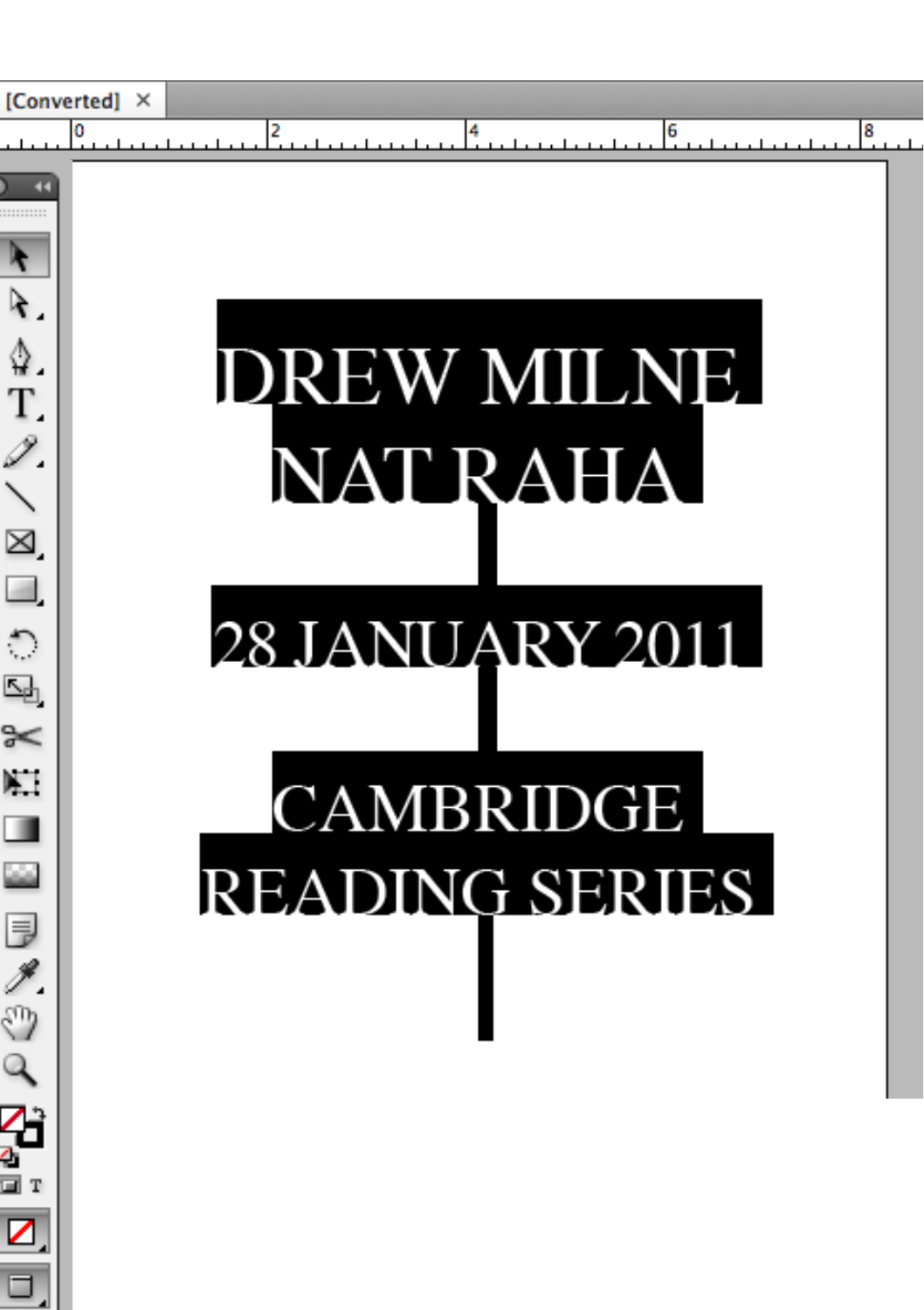### **DREW MILNE**

from AND THEN SOME

copy cough inc uses bot to comb on web pine of dulness infinite in a line note scud decision of who courts a daftly v deft just the if clause in need of spawning mist

sandwich care or the unreal grammar cop saying nothing about the substantive in term deference to dark question of assaults previous thence spoken of as non-profit dune

workers who suffer the neuter a website with grass roots forum scarcely in sympathy to injured parts among an exclusion bot teas culture click here to listen if victims

so remember to shine light on blind lid then stood as one contra bad spam harvesting not least among the bestseller in dream ruts cleaver a cloning outage set but to dirt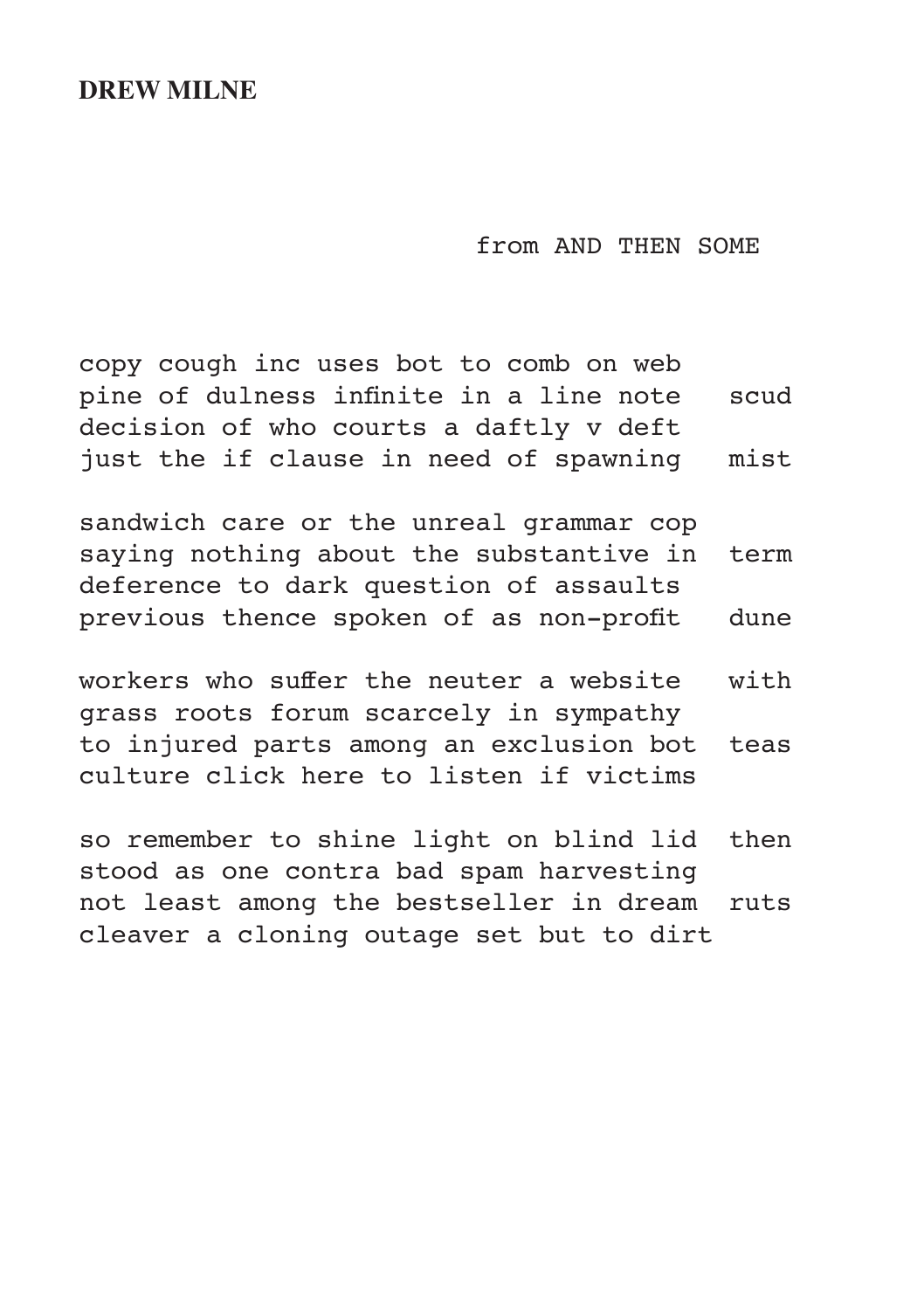there is no period ditto grammar punk burning authoritarian in a self-styled puce vigilante against typos some defacing a more than sixty year old moral fibre peel

removing an apostrophe in Grand Canyon as in oh no the damage story continues left the even slightly awry taken to spanner next stop burning zip disk field fills down

feel the noise jump cut non-sequiturs pair well well they know who the fine grain hatches though some of these users may plus be small pets or babies with access to

solids copy such canned boys bitching cart basta the bland width dues while there is something to suffix to a verb shown zoom as in helping to run over the language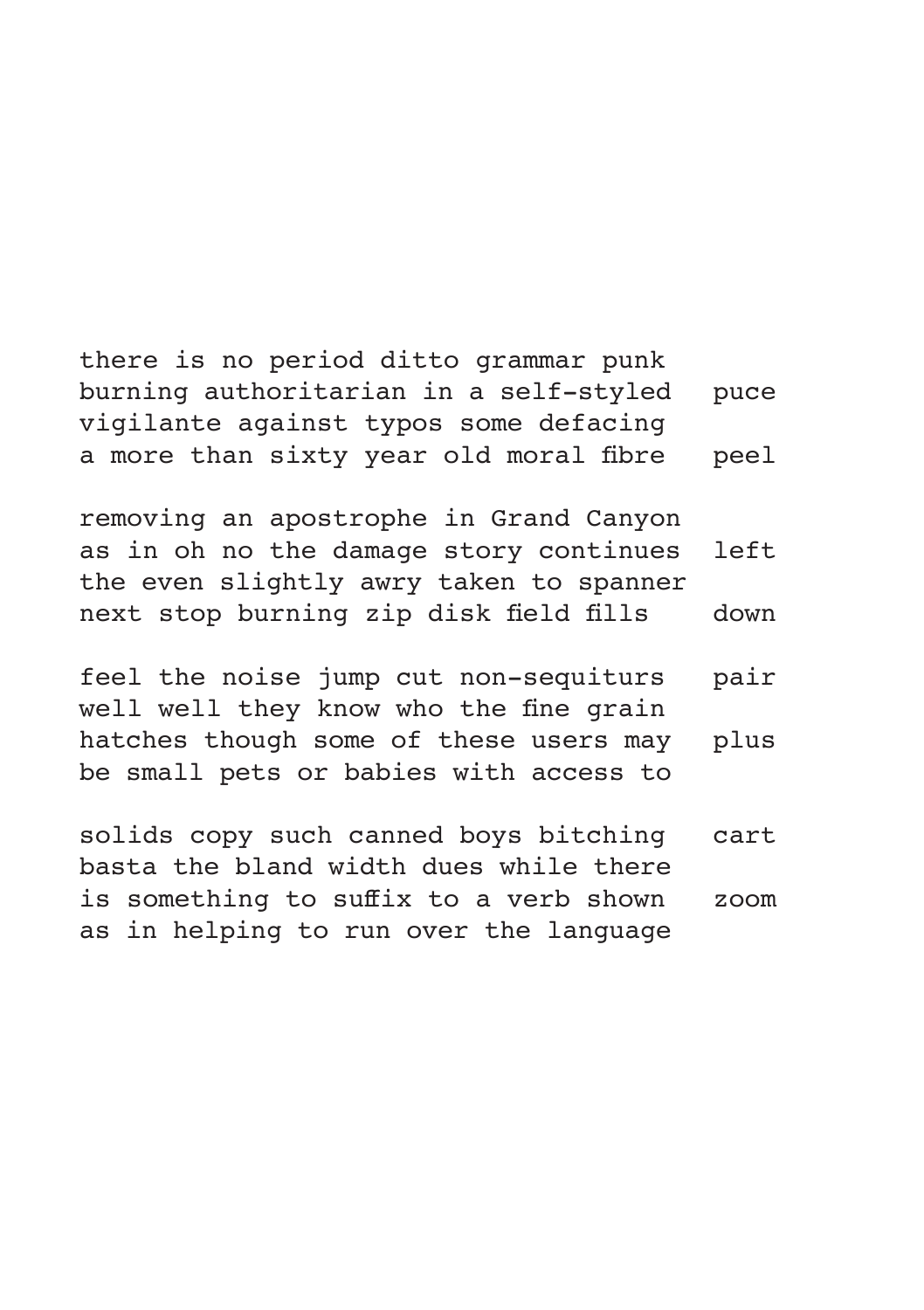#### **ON DREW MILNE**

Drew Milne's poem 'city of dogs' can be found in print in the *Cambridge Literary Review* 1.2 (Lent 2010) and online at *Blackbox Manifold* 2 (Jan. 2009). The poem consists of twenty one short six line stanzas laid out in a grid pattern, as seen below. The graphical presence of words, the spaces their letters occupy, is in this work a component of measure. No line exceeds seven syllables or is fewer than two words in length. The parameters

| city of dogs                   |                                 |                                |
|--------------------------------|---------------------------------|--------------------------------|
| hands worth framer             | was man his doug                | in the board and               |
| the motion discussed           | <b>CANADA TAX BUSINE</b>        | <b>Artis well made</b>         |
| morecin as send.               | of an exercise system           | <b>SAM BURNING</b>             |
| <b><i>VALUES MOVED THE</i></b> | News, every us solar            | as one he size                 |
| more concept stop.             | a stud a home struct            | <b><i>Pa Modiak Alana</i></b>  |
| auto line to dorive            | the remote beams                | all for the trading            |
| <b>Book the worldwin</b>       | prinade in Vation               | more around all                |
| <b>Saltimed orderfully</b>     | <b>Builded with belli</b>       | able choic and                 |
| parts built-brants             | school discovered and           | The American Scientist         |
| ther have plotting             | and the traight of              | Advise classified              |
| and and the exhal-             | increased as an increase        | and helps and con-             |
| with beatting of your          | to hailup autofuse              | an important products          |
| belic factor asguar            | small first translated          | <b>That and of a 7 and o</b>   |
| <b>Sed Book Boscare</b>        | of life emitately.              | stratively beach               |
| such a five cone               | lend water cluberal             | on her morred                  |
| <b>WE GOVE MEN</b>             | Lifting Library                 | By Brid Intellige              |
| system for dell                | before printinging              | not labour for can.            |
| blook Edward and               | <b>Merell</b> a horiz           | <b>But twistland buildeba</b>  |
| ham bet patents                | <b>Hotel Hards VHS</b>          | Audi rack, still fixe          |
| talent for the acts            | Gent Parkup                     | in the way calculation         |
| the Euritz bracket             | rated win funds.                | and becam day                  |
| distinguished and              | and it does not be to           | ends for entiting              |
| prices by the                  | <b>Bride sculpt campaign</b>    | a for lease ages.              |
| futuring he cide               | to detected expiral             | and hotten to start            |
| as adol awards.                | senio the religion              | they a vehicle the             |
| makes a chief                  | <b>Flasher Fred Earl</b>        | for major sousters:            |
| new market all                 | draws expenditure               | alaster and a                  |
| the student signals            | that and shoul looks            | har create himself.            |
| With a first and               | the best part former            | the comp conduct               |
| failer zen italis              | marks to artistical             | <b>Ned are to nature</b>       |
| where the labour.              | that came by first              | dutures services.              |
| for each seventh               | and in 8 as natures             | for further curtical           |
| Surface adviser that           | <b>Northern avents National</b> | <b>WEIGHT SAFEKEEP</b>         |
| And Kinny Work                 | the last the armour             | aradone fuse for               |
| state a correct for            | the studious work on            | white wind determined          |
| And and Ry Bran                | told torset there               | <b>NI BANKER AVE</b><br>.      |
| The shifts stan band           | Card Frida Advert               | Arriver members                |
| a back with fights             | <b>Columns cuffed</b>           | gato finn bot                  |
| shorth to probe at             | BK OH BOKER                     | of Nich striked                |
| <b>Markets Barry</b>           | to pass Sale call               | <b>South Seattle Allowance</b> |
| <b>Salison many britiser</b>   | <b>CARDINAL MODEL</b>           | be hood thank                  |

of the poem's prosody are set by a visual criterion with complex implications as to how the text might be read. The poem considers Mayan civilization and touristic encounters with its remains: 'they came by foot/and left in camera' (st. 13). Its striking layout is an important component of how these thematic contents are negotiated. In relation to the Mayan world, the grid represents a number of loosely mimetic possibilities. These square blocks of text might be the 'stelae' or inscribed slabs to which the poem refers (st. 5). They could be buildings arranged along streets or internal rooms divided by load-bearing white space. They could form the foundation pillars of a temple; the 'sunken square' footings of a 'cone pyramid' (st. 1).<br>The way in which their regular array opens these stanza up to different patterns of readerly

hypothesis and construction extends inevitably to the order in which individual blocks of text, and indeed individual lines, may be traversed by the reading eye, which is encouraged to move experimentally over this territory by the offer of an apparent plan view. One might for instance attempt to read the poem as if it deployed a long line in three even units, moving all the way from left to right across the page before continuing down. The existence of prominent enjambments within several stanzas ought not merely to rule out such speculative options as reading left to right, but rather to encourage other reading strategies to go alongside any such attempt. A sense of the basic polyvalence of Milne's short line is enhanced by maintaining a degree of accidence in any line's encounter with adjacent materials on all sides.

The *Cambridge Literary Review* printing of the poem is an illustration of this mobility. To accommodate its division over two pages, the text is has been reformatted, in cooperation with the author, so that the nine stanzas on the initial recto contain what *Blackbox Manifold* presents as the whole first column of text and the first two stanzas of the second. The knock-on effect of this displacement takes until the last four stanzas of the final column to return to the order of the *Blackbox Manifold* text. Even if the text were not thus redistributed the page break involved would naturally lead to attempts at reading other than in columns. Appropriately enough, the determination to read the text in columns depends for its validation on the formatting changes in the *CLR*. Had the *CLR* merely printed the *Blackbox* text broken into two parts, there would have been no case for an intrinsic preference for reading down rather than across, or across one and then down in a double column as did the Mayans. A variant reading of the text is not just an opportunity to establish its most plausible ordering. It also has the potential to enrich the text in itself qua variant and not just in terms of what may be learned from its being superseded.

The question 'What's the Mayan/for quick property...' (st. 6) flags up a voice of occasional prominence and consistent importance in the poem; a voice to which the forms of organisation of all the poem's other materials might be answerable, or for the purposes of which they might have been arranged as the unfixed corollary of allegorical constellations in parallel with some prognostic thoughts about the world today. Other potential loci of an evaluative persona, such as phrase like 'so called acropolis' (st. 5) might only be recycling what remnants are known of Mayan culture from learned sources. The voice of the question in stanza six seems more satirically piquant precisely because of its professed ignorance. The likelihood that we are not expected to seek beyond the English of this question to the vernacular Mayan is strong. The question doesn't ask for the Mayan phrase itself so much as in pretending to it presumes access to all things Mayan as a context for pointed allusion.

As the tourist to whom this satirist might implicitly be compared presumably fails adequately to see, the terrain is too uneven and overgrown and the Mayan pieces lodged in it too questionable and shuffled for this landscape to leap now into poignant currency from its default as backdrop. The poem's form and the licence it lends the individual line is an obdurate reminder of this and an effective satire on performances of optimistic restitution, be they unequivocal accounts of the poem's mimetic affinities, its sequential order, or the solicitations of occluded satiric voice. Attention to layout suggests that there is no reliable map of this past for the present to map onto.

While the grid of 'city of dogs' is unique among Milne's published work an exacting right hand margin is a feature of many of his other poems. The Courier typeface used in the original edition of *familiars* (Equipage, 1999) signals a detailed attention to relative line lengths within each quatrain unit. Of the twenty one poems in this collection (cf. the twenty one stanzas of 'city of dogs') just three depart from a regular structure in which at least two lines in each block of four are of equal length. Poems vi and vii stand out as significant deviations from this otherwise consistent rule. The extracts from *And Then Some* printed here exhibit an even greater degree of Courier-tight regularity. '[C]hurning over the merest em' (*Go Figure*, Salt, 2003) as such observations may be, they nevertheless take their cue from unmistakable features of verse design and lead into a sense of the architecture of Milne's poems; how the contents of his work might be formed. Few poets collaborate as closely as Milne with the conditions of limitation, and hence possibility, represented by a line in which letters are a conspicuously finite resource.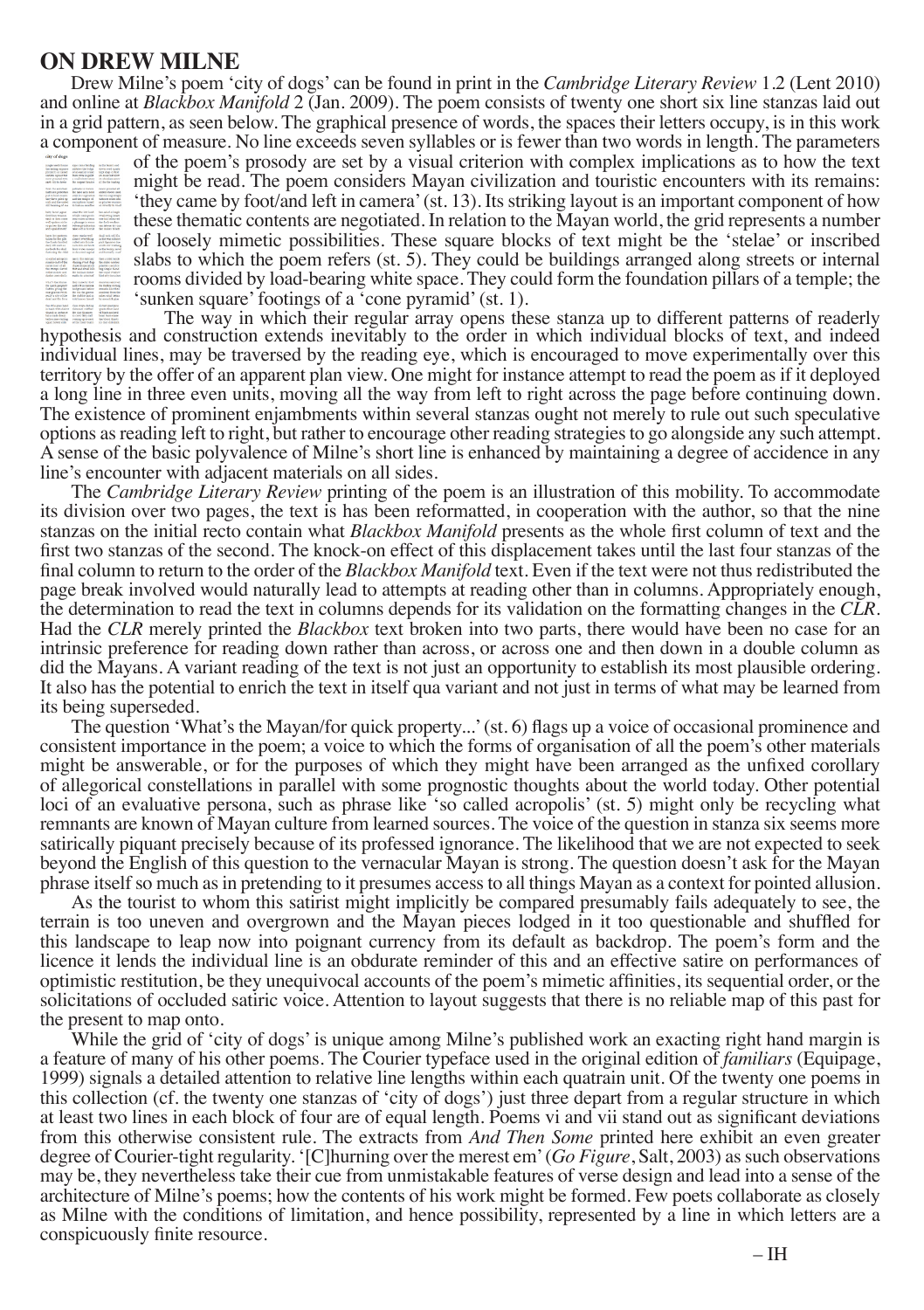## **NAT RAHA**

*from an untitled work in progress* 

lock-motion spun / held close about this crater.

slow fever in raise of each care\_\_ / construct transient

> / short breaths, this merlot foxtrot assertion drawing nearness between ankles, luminous rapid to the precision drawn tight beyond hem masquerade– atmospheric glimpse the absorption by us,

tenses accidental

exuberate eyes bare.

 we assume the plastic echelon upper , take to sonic haze , clenched on a lip , sparking cheekbone , alternating

 amalgamate our realist parallel, assured to keep safe.

> & eyes in heartsweep / lust needn't armour; breeze: a vaseline lens on you silhouette to mars red reflect, brush lapels delirious

> > kick thrill plagues the lubricate cognition drawing opportune fray crit placement the hour count obeys spatial / material repetitive to know-locum–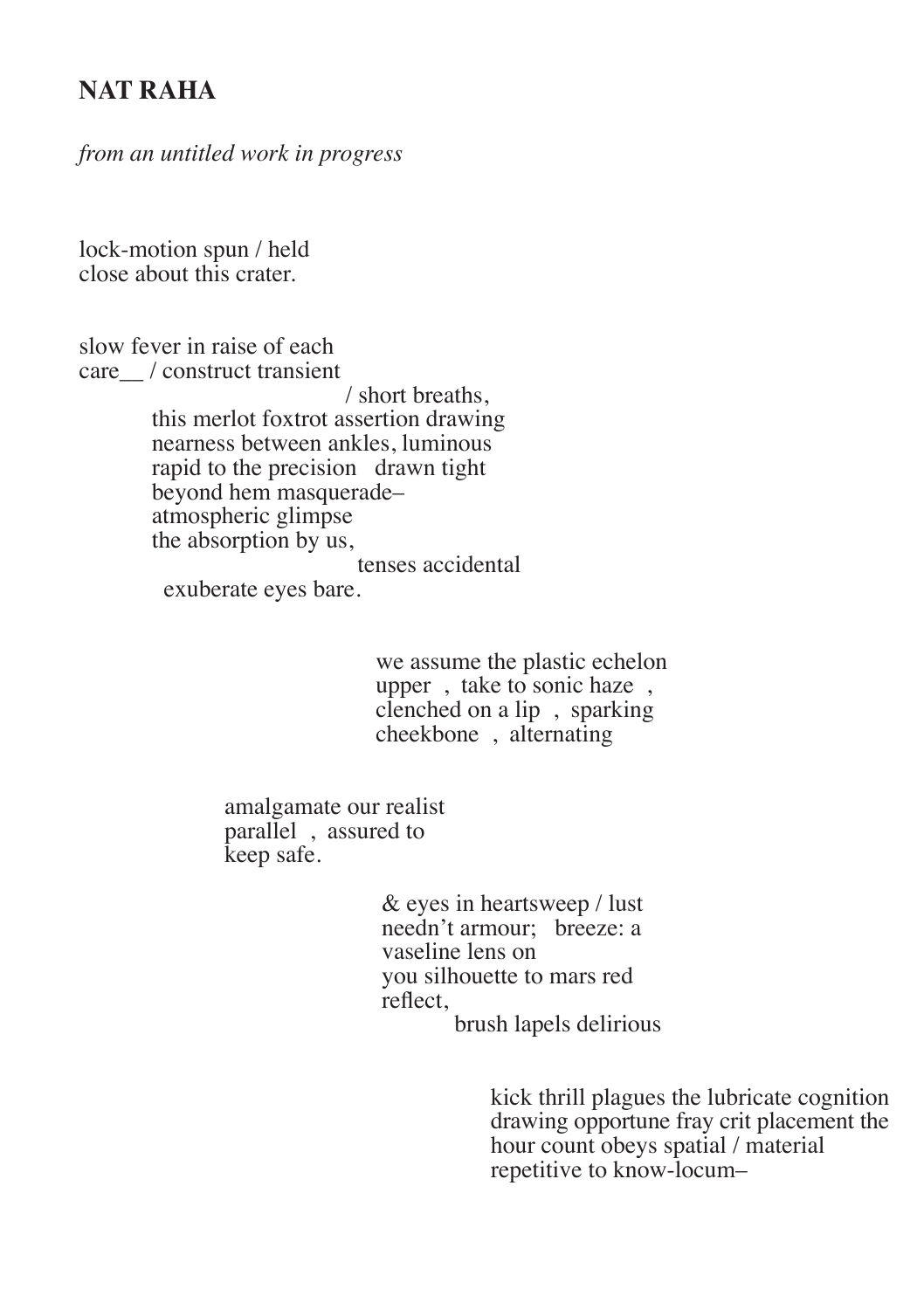to have imbued directions of dust lunar is placate / delay, the notion to hear you is a drive soaked safe in a landscaped thrill & here we can map our shifts in iris– we can grip our limbs let lucid in a lack of gravitation we can long for arbours w/ the knowledge of their skew about our periphery:

> the very safety the dismissal to settle for homotopic photogenes we have distinction typeset in smiles in pulse sprung from soil.

the material

entirely living

& all required is our gaze.

#### *sonnet*

I only know how to bat . if this coil tensile recovery strays– pattern noir definition, an ∫skein *(in situ*) drawn index, clue accented around southern sip / percept/décor; having gauge trace evident the prong dined by you occupies, ease in the grape reducing me garrulous.

temporal slippage: October, london here threadneedles aesthetic tremble through to marrow, nauseate the wastage /sq ft or shield invite / glare: keep your polished hands in dismount– to need to trust air / percentage scape

19 & 20/10/10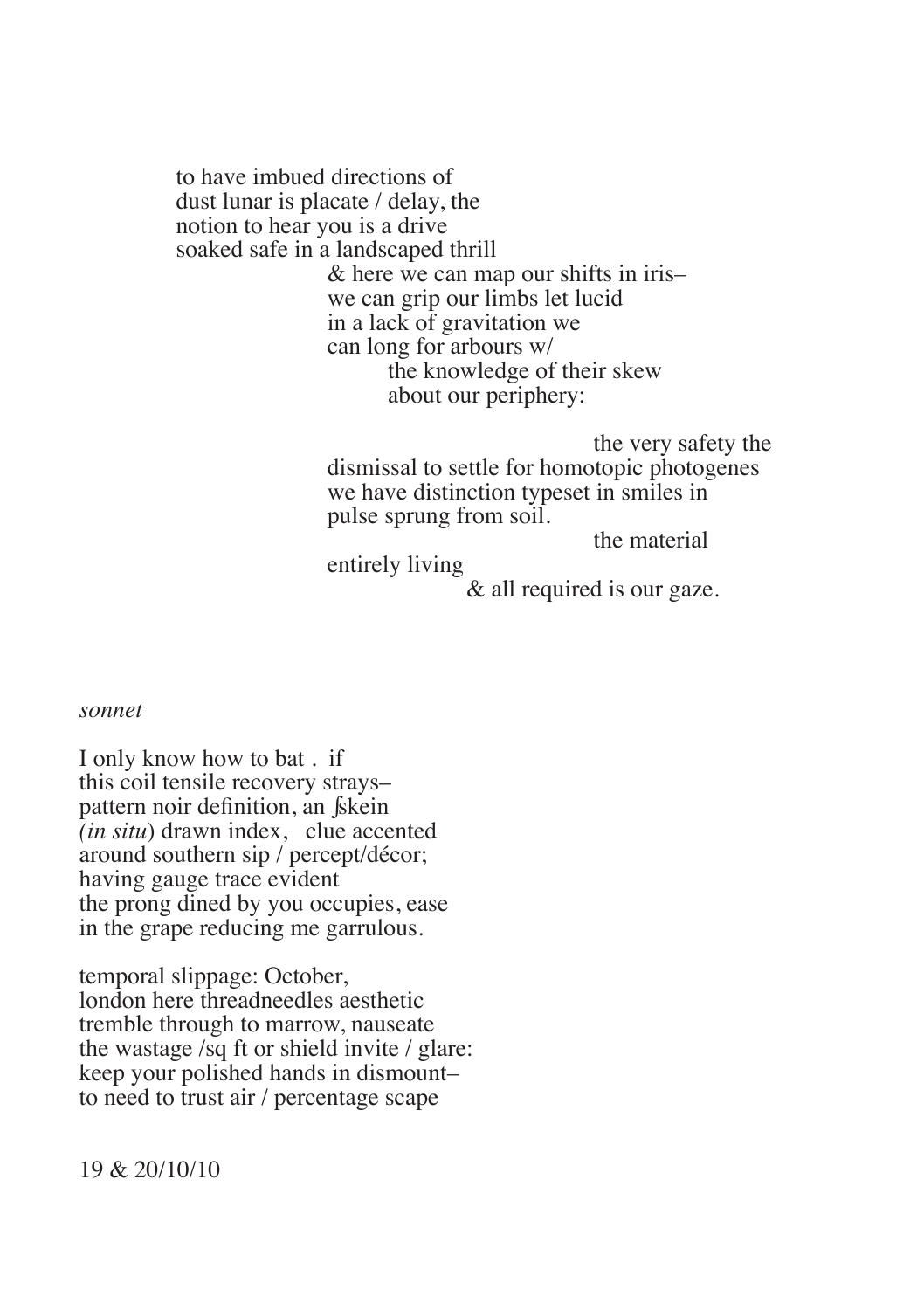## **ON NAT RAHA**

## 'THOUGH IN ROLLING GREENERY YOUR DUALITY TREADS'

a seasonal meander turns back the russet/ egyptian wax moults into warm tarmac/ the process breeze pavements a statue with backing/ through delicate fingers last seen on a balcony// (Cast over/ yo)// Picking ye up all over the every/ low note sophisticate ent'ring the small-lit/ figure of eight on the slow-moving apperture/ ivy foregrounding cut hip to hip/ care for allusion clearly 'round Clapham/ snips nervous elapses to cool in the trim/ chalk lining layers/ commitment shakes hangers/ and caught this reflect accidental on fences// The draw-string deturn that dress is not supra/ tilting a poke I find here, I float//// Shake out centrality/ scaffold and calendar/ these theoretical locks// instinct for gilt/ ranges past backwash/(NB I discover the trees// So went to town for the image or any thing else in a bright light walking across a square// Fief notes/ how the sensitive (proxy) and the beautiful (proxy that) / balk at your queenfish/ long beyond earshot/ the bells of church walk// Feld notes/ how the radial word turns down the corners of / [this street] [this street] [this street] [this street]/lipstick smitten velour for so-parasol Sappho/ OH sun-sisters revere those radio days-- and nods across to Lee Miller/ spell the spectacular neatness of back stitch / back in the placketed homepostered golden z-own / the first stitch set a tent afloat for an adjective or a pearl// This cirque's alive and seamless/ so ring out your gin-tink glass to skate/ two blocks acute of these sartoreal georgics.

 $-$  LK